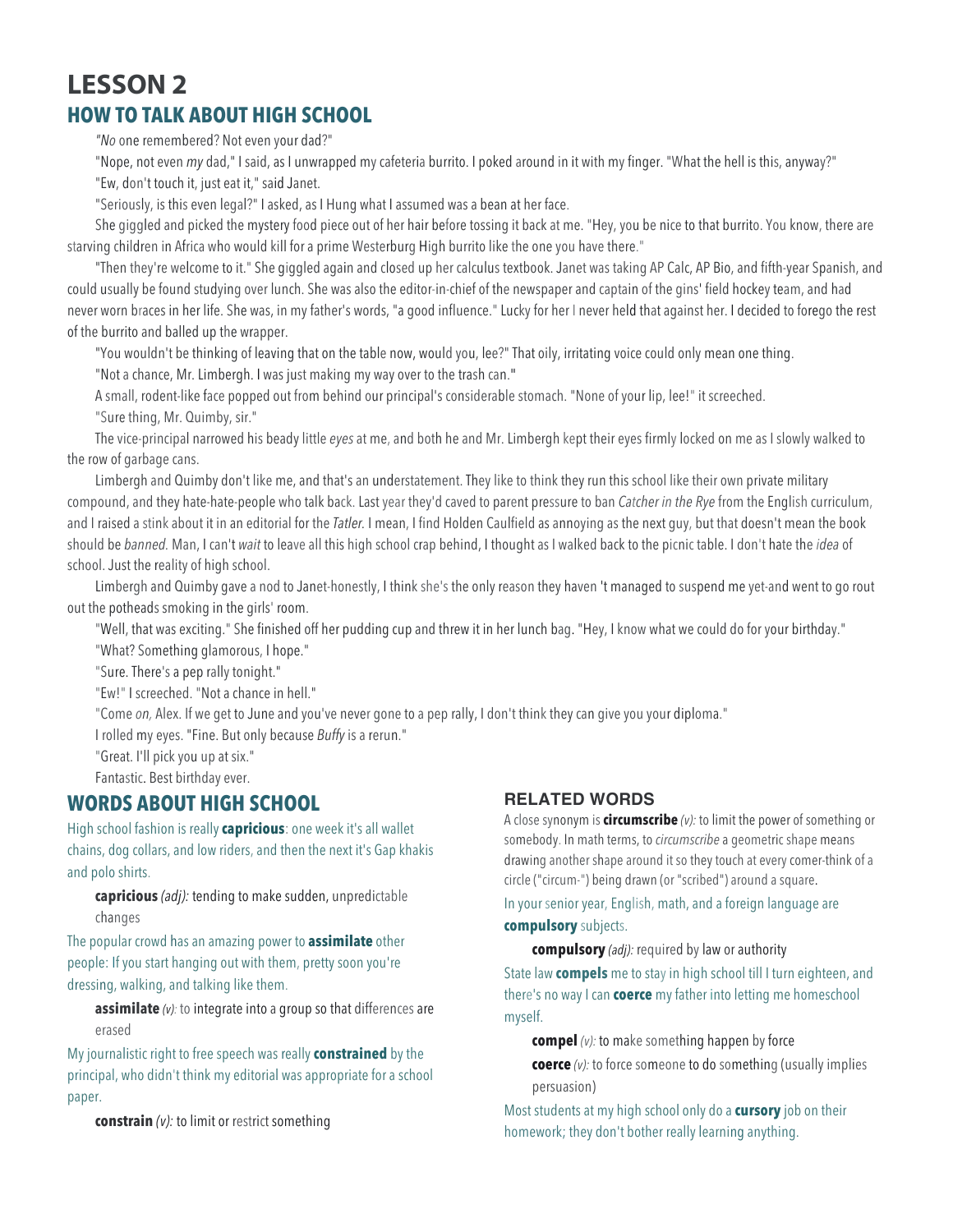#### **cursory** *(adj):* done quickly or superficially

I'm so bored by the **quotidian** nature of high school! Why does nothing exciting ever happen?

#### **quotidian** *(adj):* ordinary, everyday

Someday, I will look back on high school and think fondly of these **halcyon** days. Unfortunately, that day is not today.

**halcyon** *(adj):* peaceful, free from disturbance

High school girls can be really disingenuous: They'll fawn over you to your face, and then, as soon as your back is turned, they'll dis you.

**disingenuous** *(adj):* giving a false impression of sincerity

### **WORDS ABOUT JANET**

Janet is completely **indefatigable**; she's president of four clubs, captain of the field hockey team, and manages to pull straight A's-and she never takes naps!

**indefatigable** *(adj):* never showing signs of tiredness My father admires Janet's **intrepid** struggle to get into the best college she can.

**intrepid** *(adj)*: brave; persistent in the pursuit of something Teachers love Janet's **assiduousness** when it comes to her homework.

#### **assiduousness** *(n):* care, effort

I've never seen Janet get in trouble for anything- she's completely **irreproachable**.

**irreproachable** *(adj):* unable to be criticized

Janet is really **judicious** with her compliments, so you know you can always take what she says at face value.

**judicious** *(adj):* showing wisdom and good sense, especially in the sense of avoiding unnecessary trouble or waste

#### Here are some synonyms for judicious:

**sagacious** *(adj):* very knowledgeable and intelligent, showing good judgment

**astute** *(adj):* shrewd, discerning

**discriminating** *(adj):* able to judge very subtle differences

Janet is positively **munificent** with her time, energy, and support.

**munificent** *(adj):* very generous

Janet's **magnanimity** knows no bounds: She devotes a lot of her spare time to **altruistic** causes like volunteering and tutoring.

**magnanimity** *(n):* generosity

**altruistic** *(adJl:* showing concern for others

Janet will someday grow up to be a great president or *a* major business **magnate**.

**magnate** *(n):* somebody with a lot of wealth and power Most teachers hold Janet up as a **paragon** of excellence in the classroom.

**paragon** *(n):* somebody or something who is the best example of something

Some kids at school like to imply that Janet is an **opportunist**- they just can't understand that she does all this stuff because she genuinely cares, not because she's trying to get something out of it.

**opportunist** *(n):* somebody who takes advantage of somethingparticularly someone who does so in a dishonest or unethical way

### **WORDS ABOUT THE ADMINISTRATORS**

Mr. Quimby is such a **martinet**, I bet he'd make a great drill sergeant.

**martinet** *(n):* someone who imposes strict discipline on others

# **RELATED WORDS**

Sometimes Mr. Quimby goes on these **despotic** rampages and does random things like canceling off-campus lunch privileges for no reason.

**despotic** *(adj):* behaving like a tyrant

Mr. Limbergh is so **pedantic**; he gets really irritated if the morning announcements start at 8:07 instead of 8:05.

**pedantic** *(adj):* too concerned with the correct rules and details Mr. Quimby is so **irascible** around teenagers; it makes me wonder why he got into education in the first place.

#### **irascible** *(adj):* easily moved to anger

Mr. Quimby likes to use **insipid** sayings, such as "The early bird gets the worm." But really, who wants a worm in the first place?

**insipid** *(adj):* dull, unoriginal

Sometimes I think Mr. Limbergh's only job on campus is to **mollify** Mr. Quimby when he gets all ticked off.

#### **mollify** *(v):* to soothe

Mr. Limbergh speaks in this really annoying, **querulous** voice that only a Chihuahua could love.

#### **querulous** *(adj):* whiny or complaining

Mr. Quimby likes to **relegate** less savory duties- like bathroom patrolto Mr. Limbergh.

**relegate** *(v):* to pass responsibility for something onto someone else

Mr. Limbergh is such a **sycophant** – think Burns and Mr. Smithers from *The Simpsons* and you'll get a pretty good picture.

**sycophant** *(n):* someone who sickeningly flatters a superior Mr. Limbergh is so **compliant** to everything Mr. Quimby says. I wish he'd have an original opinion, just once!

**compliant** *(adj):* easily agreeing or conforming

A synonym for *compliant* is **tractable** *(adj):* very easy to control. Mr. Quimby is really **supercilious** around the students-but I think it probably comes from the fear of being exposed as a huge moron.

**supercilious** *(adj):* contemptuous and arrogant

Mr. Limbergh would like to see himself as a cool, **stolid** guy, but he gets so flustered at the tiniest problems.

**stolid** *(adj):* solemn, emotionless